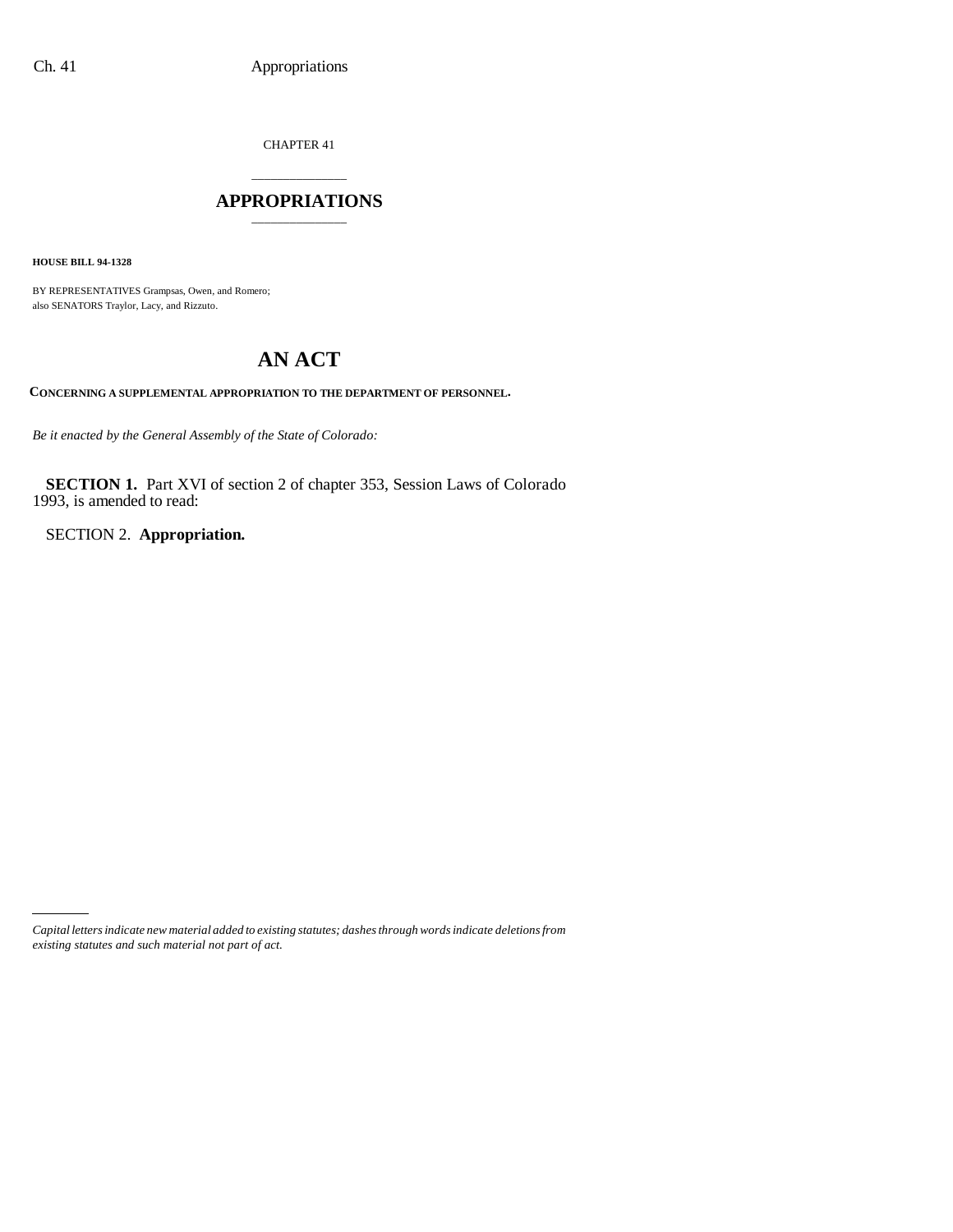|                                    |                           |              | <b>APPROPRIATION FROM</b>     |    |                               |    |                             |                             |                                |  |
|------------------------------------|---------------------------|--------------|-------------------------------|----|-------------------------------|----|-----------------------------|-----------------------------|--------------------------------|--|
|                                    | ITEM &<br><b>SUBTOTAL</b> | <b>TOTAL</b> | <b>GENERAL</b><br><b>FUND</b> |    | <b>GENERAL</b><br><b>FUND</b> |    | <b>CASH</b><br><b>FUNDS</b> | <b>CASH</b><br><b>FUNDS</b> | <b>FEDERAL</b><br><b>FUNDS</b> |  |
|                                    | \$<br>\$                  |              | \$                            | \$ | <b>EXEMPT</b>                 | \$ | \$                          | <b>EXEMPT</b>               | \$                             |  |
|                                    |                           |              | <b>PART XVI</b>               |    |                               |    |                             |                             |                                |  |
|                                    |                           |              | DEPARTMENT OF PERSONNEL       |    |                               |    |                             |                             |                                |  |
| (1) DEPARTMENT OF PERSONNEL        |                           |              |                               |    |                               |    |                             |                             |                                |  |
| $(A)$ Administration <sup>5a</sup> |                           |              |                               |    |                               |    |                             |                             |                                |  |
| Personal Services <sup>83</sup>    | 3,091,096                 |              | 3,027,725                     |    |                               |    | $63,371$ (T) <sup>a</sup>   |                             |                                |  |
|                                    |                           |              |                               |    |                               |    |                             | 63,371 $(T)^a$              |                                |  |
|                                    | $(66.9$ FTE)              |              |                               |    |                               |    |                             |                             |                                |  |
|                                    | $(66.6$ FTE)              |              |                               |    |                               |    |                             |                             |                                |  |
| Group Health and Life              | 137,265                   |              | 110,114                       |    |                               |    | $27,151$ <sup>b</sup>       |                             |                                |  |
|                                    |                           |              |                               |    |                               |    |                             | $27,151$ (T) <sup>b</sup>   |                                |  |
| Short-term Disability              | 7,212                     |              | 5,785                         |    |                               |    | 1,427                       |                             |                                |  |
|                                    |                           |              |                               |    |                               |    |                             | $1,427$ (T) <sup>b</sup>    |                                |  |
| Anniversary Increases              | 25,036                    |              | 19,564                        |    |                               |    | $5,472$ <sup>b</sup>        |                             |                                |  |
|                                    |                           |              |                               |    |                               |    |                             | 5,472 $(T)^{b}$             |                                |  |
| Workers' Compensation              | 34,072                    |              | 27,260                        |    |                               |    | $6,812$ <sup>b</sup>        |                             |                                |  |
|                                    |                           |              |                               |    |                               |    |                             | $6,812 (T)^b$               |                                |  |
| <b>Operating Expenses</b>          | 193,308                   |              | 193,308                       |    |                               |    |                             |                             |                                |  |
| <b>Travel Expenses</b>             | 19,278                    |              | 19,278                        |    |                               |    |                             |                             |                                |  |
| <b>Legal Services</b>              | 42,309                    |              | 42,309                        |    |                               |    |                             |                             |                                |  |
|                                    | 55,710                    |              |                               |    |                               |    |                             | 13,401 $(T)^{b}$            |                                |  |
|                                    |                           |              |                               |    |                               |    |                             |                             |                                |  |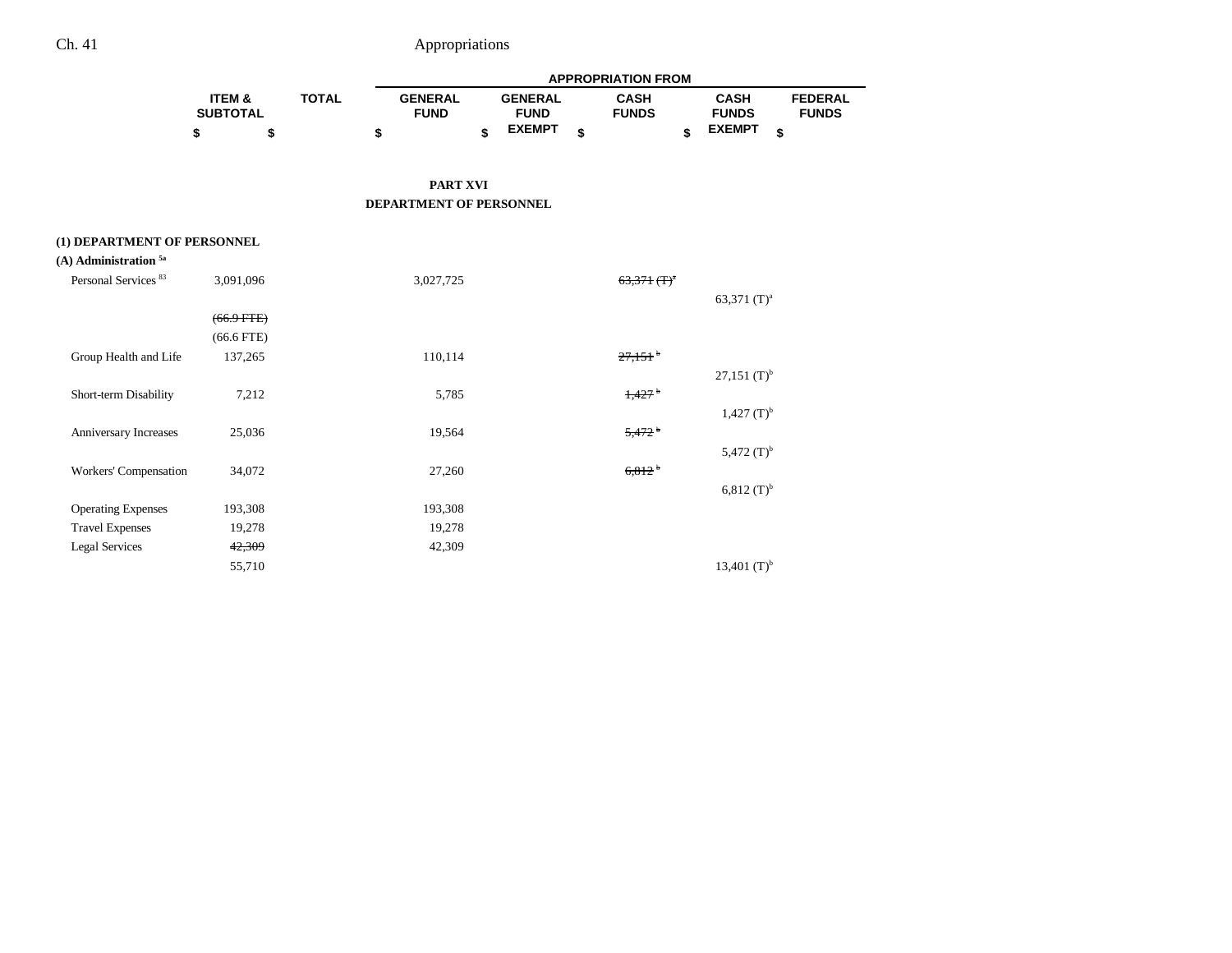| 314,026                    | 314,026 |                            |                           |
|----------------------------|---------|----------------------------|---------------------------|
| 333,364                    | 333,364 |                            |                           |
| Payment to Risk Management |         |                            |                           |
| 613                        | 613     |                            |                           |
| 1,336                      | 1,336   |                            |                           |
| 16,229                     | 16,229  |                            |                           |
|                            |         |                            |                           |
| 159,813                    | 131,478 | $28.335$ <sup>b</sup>      |                           |
| 164,536                    | 135,364 |                            | 29,172 $(T)^{b}$          |
| 412,066                    |         | $412,066$ (T) <sup>c</sup> |                           |
|                            |         |                            | 412,066 $(T)^c$           |
|                            |         | $(4.5$ FTE $)$             |                           |
|                            |         |                            | $(4.5$ FTE)               |
|                            |         |                            |                           |
| 14,725                     |         | $14,725$ (T) <sup>c</sup>  |                           |
|                            |         |                            | $14,725$ (T) <sup>c</sup> |
|                            |         |                            |                           |
|                            |         |                            |                           |
| 207,599                    |         | $207,599$ <sup>b</sup>     |                           |
|                            |         |                            | 207,599 $(T)^{b}$         |
|                            |         | $(4.5$ FTE)                |                           |
|                            |         |                            | $(4.5$ FTE)               |
|                            |         |                            |                           |
|                            |         |                            |                           |
|                            |         |                            |                           |
| 3,299                      |         | $3,299$ <sup>b</sup>       |                           |
|                            |         |                            |                           |
|                            |         | Appropriations             |                           |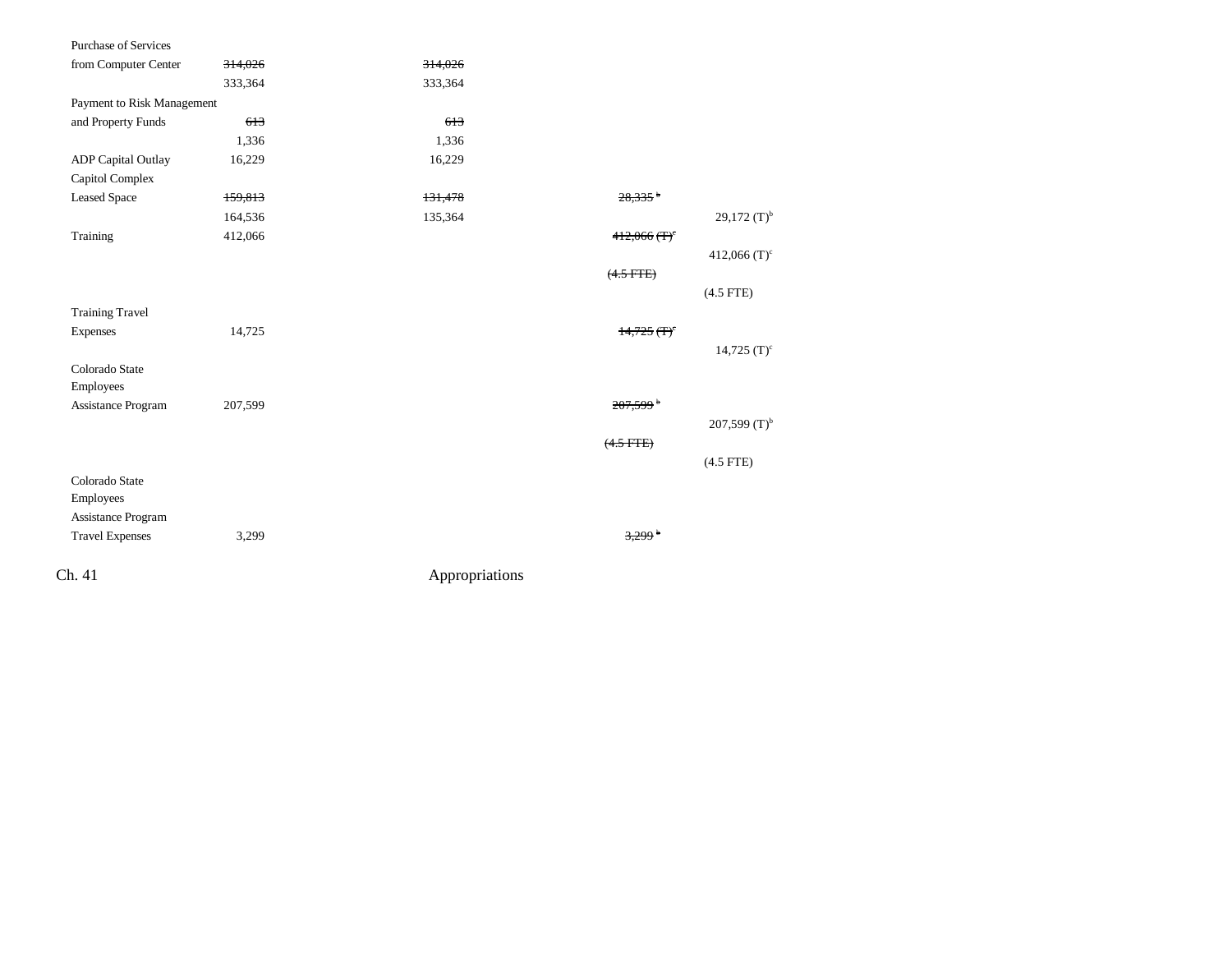|                   |              |                |                | <b>APPROPRIATION FROM</b> |               |                |  |
|-------------------|--------------|----------------|----------------|---------------------------|---------------|----------------|--|
| <b>ITEM &amp;</b> | <b>TOTAL</b> | <b>GENERAL</b> | <b>GENERAL</b> | <b>CASH</b>               | <b>CASH</b>   | <b>FEDERAL</b> |  |
| <b>SUBTOTAL</b>   |              | <b>FUND</b>    | <b>FUND</b>    | <b>FUNDS</b>              | <b>FUNDS</b>  | <b>FUNDS</b>   |  |
|                   |              |                | <b>EXEMPT</b>  |                           | <b>EXEMPT</b> | ¢              |  |

3,299 $(T)^{b}$ 

#### 4,677,946

#### 4,716,131

a This amount shall be from departmental indirect cost recoveries.

<sup>b</sup> These amounts shall be from various sources of nonexempt EXEMPT cash funds.

 $\cdot$  These amounts shall be from training revenues from state agencies.

#### **(B) Employee Benefits Unit**

| Personal                  |              |  |
|---------------------------|--------------|--|
| Services <sup>84</sup>    | 588.153      |  |
|                           | $(11.0$ FTE) |  |
| <b>Operating Expenses</b> | 64,262       |  |
| <b>Travel Expenses</b>    | 3,800        |  |
| Deferred Compensation     |              |  |
| Administration and        |              |  |
| Communication             | 334,460      |  |
| Utilization Review        | 28,500       |  |
| Flexible Benefits Plan    | 420,000      |  |
| Indirect Cost             |              |  |
| Assessment                | 34,854       |  |
|                           |              |  |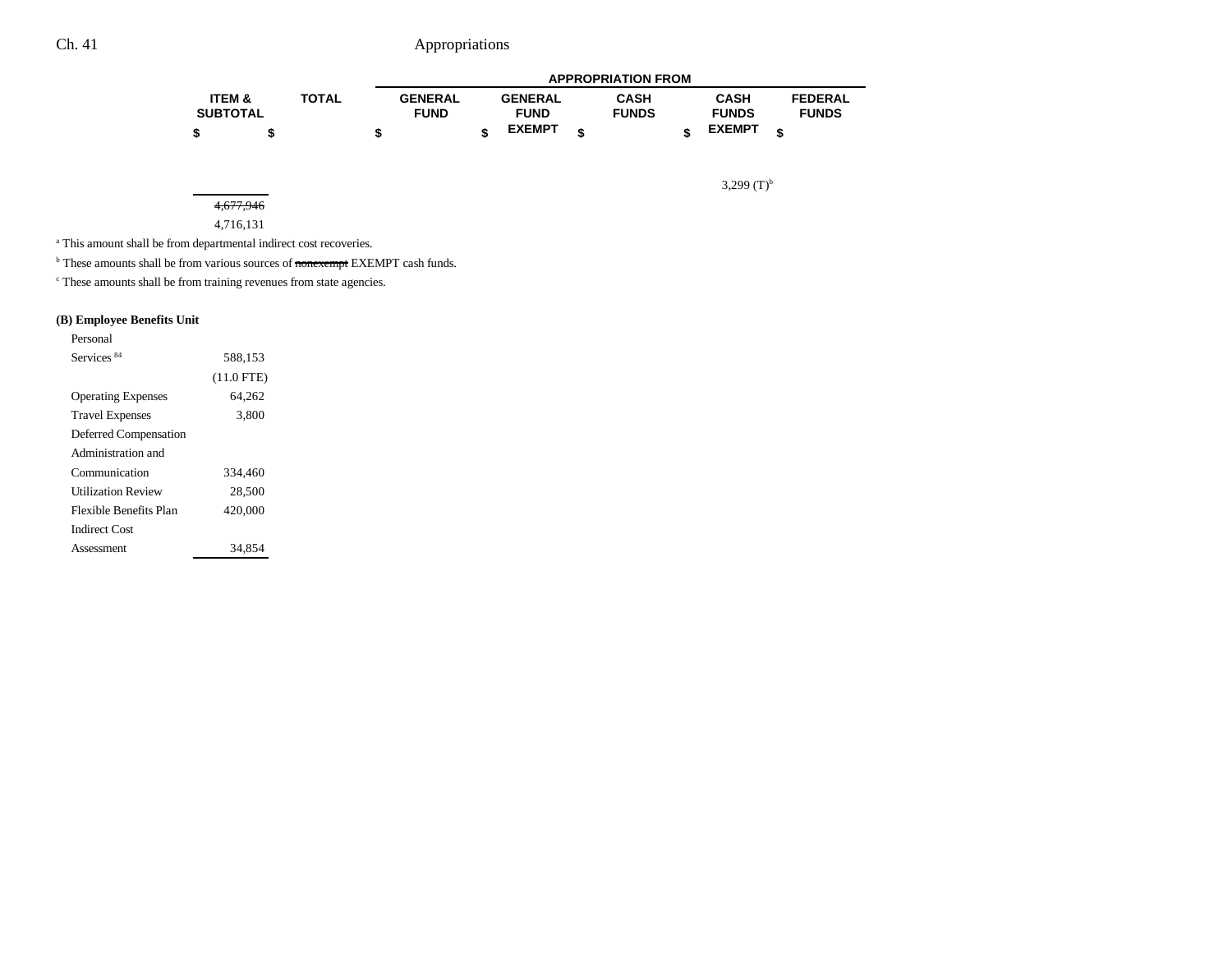| 1,474,029 |  |  |  |  |
|-----------|--|--|--|--|
|-----------|--|--|--|--|

#### $1,474,029$ <sup>a</sup>

573,788 a 900,241 (T)<sup>b</sup>

<sup>a</sup> Of this amount, \$334,460 THIS AMOUNT shall be from the Deferred Compensation Program, and \$1,139,569 shall be from the State Employees and Officials

#### Group Insurance

Program. PROGRAM.

 $^{\rm b}$  THIS AMOUNT SHALL BE FROM THE STATE EMPLOYEES AND OFFICIALS GROUP INSURANCE PROGRAM.

|                               |             | 6,151,975 |         |                       |                    |
|-------------------------------|-------------|-----------|---------|-----------------------|--------------------|
|                               |             | 6,190,160 |         |                       |                    |
| (2) PERSONNEL<br><b>BOARD</b> |             |           |         |                       |                    |
| <b>Personal Services</b>      | 293,516     |           |         |                       |                    |
|                               | $(5.0$ FTE) |           |         |                       |                    |
|                               | $(5.3$ FTE) |           |         |                       |                    |
| <b>Operating Expenses</b>     | 19,614      |           |         |                       |                    |
| <b>Travel Expenses</b>        | 2,399       |           |         |                       |                    |
|                               |             | 315,529   | 288,168 | $27,361$ $^{\circ}$   |                    |
|                               |             |           |         | $15,361$ <sup>a</sup> | $12,000$ $(T)^{b}$ |

<sup>a</sup> This amount shall be from receipts for hearing transcripts.

b THIS AMOUNT SHALL BE FROM RECEIPTS FROM OTHER STATE AGENCIES.

| <b>(3) STATEWIDE SALARY SURVEY</b><br>84a | 4.083.154 | 2,198,731 | <del>1,215,151</del> * | $105.178^{\circ}$    | 564,094 |
|-------------------------------------------|-----------|-----------|------------------------|----------------------|---------|
|                                           | 3.765.614 | 2.048.449 | 866.697 <sup>b</sup>   | 352,708 <sup>a</sup> | 497.760 |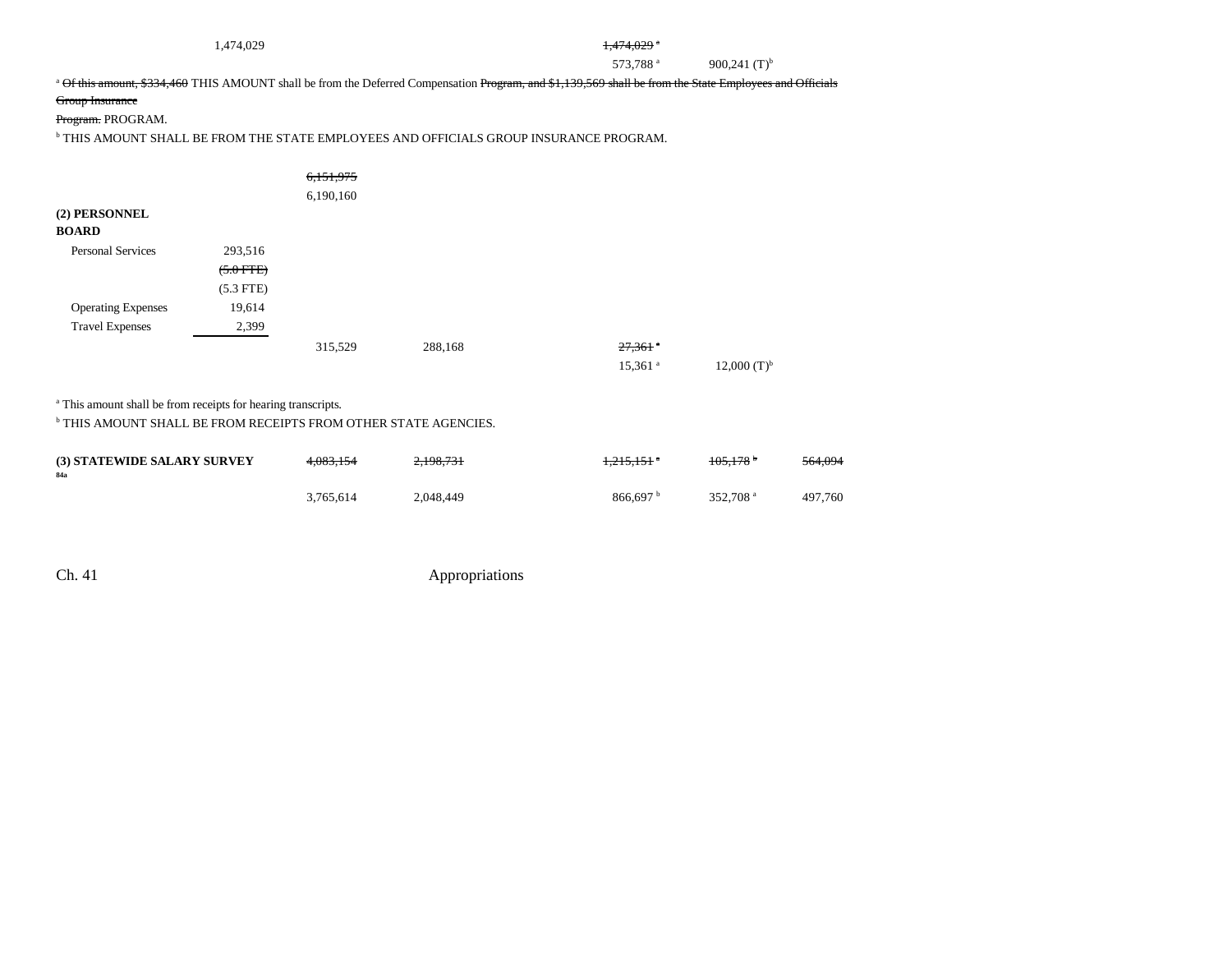|                   |              |                |                | <b>APPROPRIATION FROM</b> |               |                |
|-------------------|--------------|----------------|----------------|---------------------------|---------------|----------------|
| <b>ITEM &amp;</b> | <b>TOTAL</b> | <b>GENERAL</b> | <b>GENERAL</b> | <b>CASH</b>               | <b>CASH</b>   | <b>FEDERAL</b> |
| <b>SUBTOTAL</b>   |              | <b>FUND</b>    | <b>FUND</b>    | <b>FUNDS</b>              | <b>FUNDS</b>  | <b>FUNDS</b>   |
|                   |              |                | <b>EXEMPT</b>  |                           | <b>EXEMPT</b> |                |

<sup>a</sup> Of this amount, \$150,400 shall be from the Highway Users Tax Fund. FUND, AND \$202,308 SHALL BE FROM VARIOUS SOURCES OF EXEMPT CASH FUNDS.

<sup>b</sup> Of this amount, \$93,692(T) is estimated to be from federal Medicaid Funds appropriated in the Department of Social Services, \$5,054 shall be from the State Board of Land

Commissioners and is derived from property sales, and \$6,432 shall be from reserves in the Water Conservation Board Construction Fund. b THIS AMOUNT SHALL BE FROM VARIOUS SOURCES OF CASH FUNDS.

#### **TOTALS PART XVI**

| (PERSONNEL) | \$10,550,658 | \$6,394,588 | $$3,486,798$ $"$ | \$105,178                 | <del>\$564,094</del> |
|-------------|--------------|-------------|------------------|---------------------------|----------------------|
|             | \$10.271.303 | \$6,268,253 | \$1.455,846      | $$2.049.444$ <sup>a</sup> | \$497.760            |

<sup>a</sup> Of this amount, \$583,854 \$1,695,899 contains a (T) notation, and \$150,400 shall be from the Highway Users Tax Fund pursuant to Section 43-4-201(3)(a), C.R.S.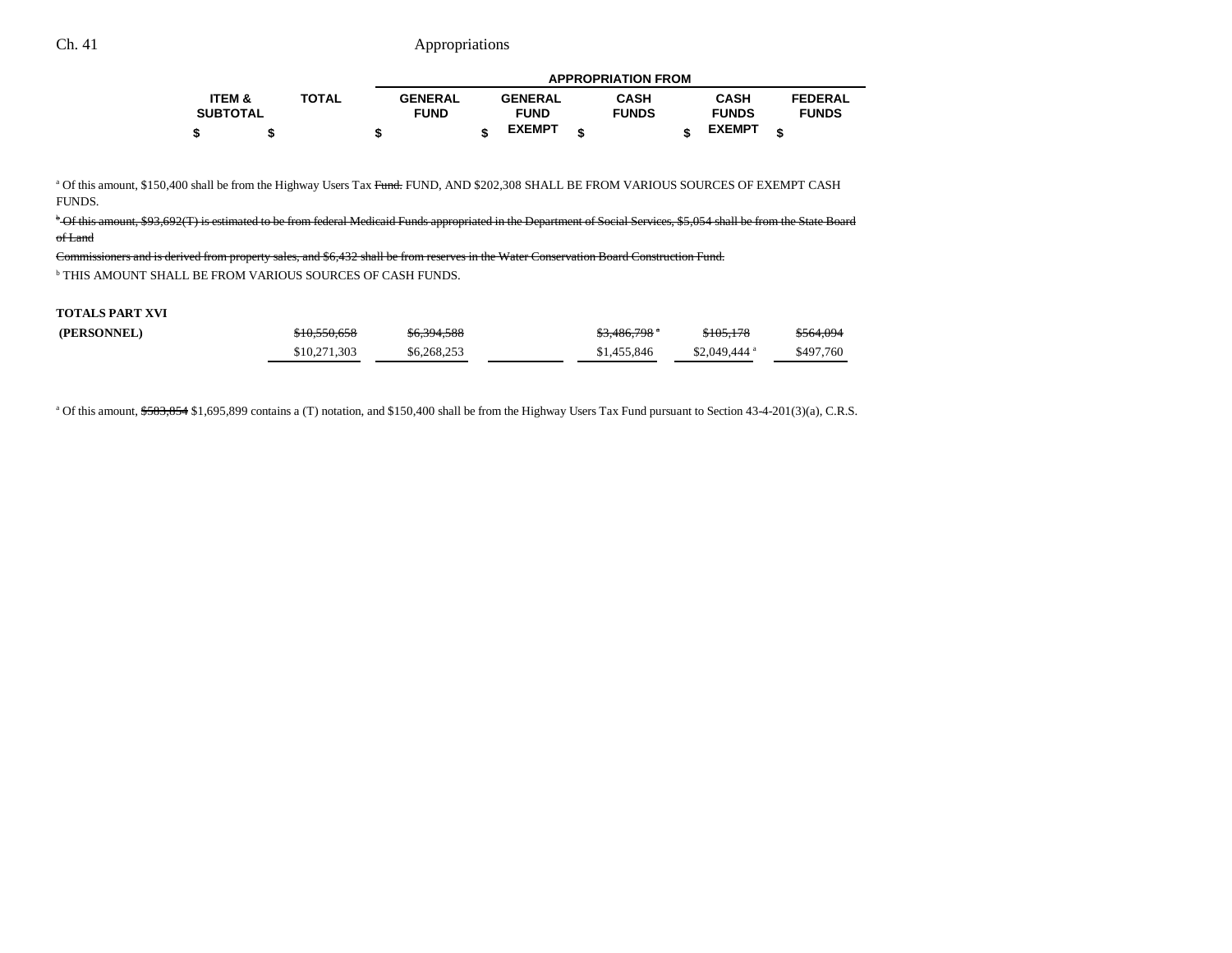### **SECTION 2.** Footnote No. 84a of section 2 of chapter 353, Session Laws of Colorado 1993, is amended to read:

### SECTION 2. **Appropriation.**

#### **FOOTNOTES --**

84a Department of Personnel, Statewide Salary Survey -- It is the intent of the General Assembly that the salary survey implementation as recommended by the State Personnel Director be delayed by ten (10) months from July 1, 1993. Further, this appropriation shall be apportioned among the various departments in state government as follows:

|                   |             |                            | Cash               |                  |              |              |
|-------------------|-------------|----------------------------|--------------------|------------------|--------------|--------------|
|                   | General     | Cash                       | <b>Funds</b>       |                  | Federal      |              |
| <b>DEPARTMENT</b> | <b>Fund</b> | <b>Funds</b>               | <b>Exempt</b>      | <b>HUTF</b>      | <b>Funds</b> | <b>Total</b> |
| Administration    | 40,946      | 92,432<br>$\boldsymbol{0}$ | $\theta$<br>94,432 | $\mathbf{0}$     | $\mathbf{0}$ | 133,378      |
| Agriculture       | 39,257      | 28,339                     | $\boldsymbol{0}$   | $\mathbf{0}$     | 243          | 67,839       |
| Corrections       | 166,944     | 16,596                     | $\boldsymbol{0}$   | $\boldsymbol{0}$ | $\mathbf{0}$ | 183,540      |
| Education         | 48,265      | 4,821                      | $\boldsymbol{0}$   | $\boldsymbol{0}$ | $\mathbf{0}$ | 53,086       |
| Governor's Office | 22,210      | $\mathbf{0}$               | $\boldsymbol{0}$   | $\boldsymbol{0}$ | $\mathbf{0}$ | 22,210       |
| Health            | 65,574      | 61,914                     | $\boldsymbol{0}$   | $\boldsymbol{0}$ | 53,531       | 181,019      |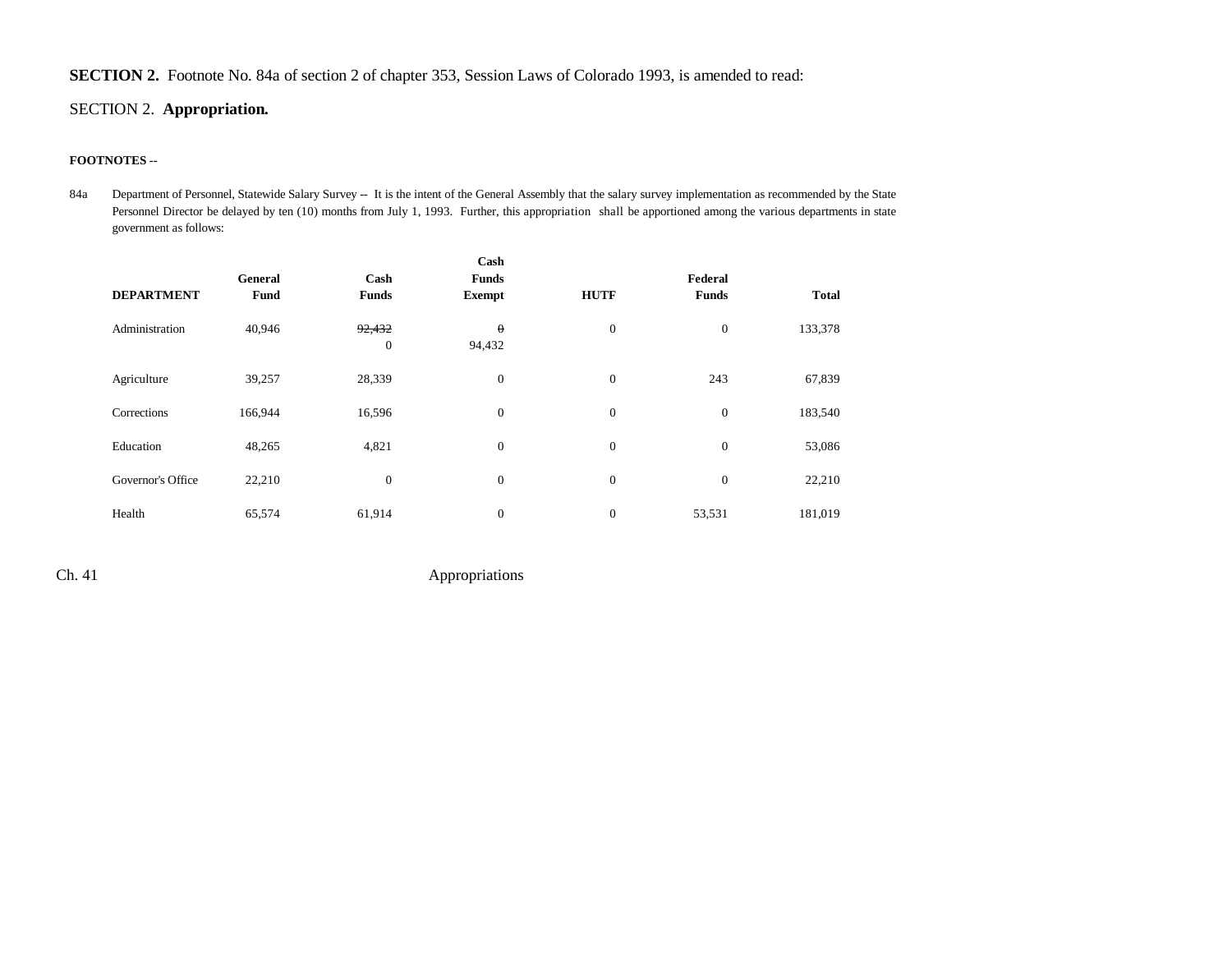| <b>DEPARTMENT</b>                  | General<br><b>Fund</b> | Cash<br><b>Funds</b>   | Cash<br><b>Funds</b><br>Exempt | <b>HUTF</b>                    | Federal<br><b>Funds</b>        | <b>Total</b>       |  |
|------------------------------------|------------------------|------------------------|--------------------------------|--------------------------------|--------------------------------|--------------------|--|
| <b>Higher Education</b>            | 20,288                 | $\mathbf{0}$           | $\mathbf{0}$                   | $\mathbf{0}$                   | $\boldsymbol{0}$               | 20,288             |  |
| Institutions                       | 463,197                | 78,789                 | 93,692                         | $\mathbf{0}$                   | $\overline{0}$                 | 635,678            |  |
| Judicial<br><b>Public Defender</b> | 404,216<br>58,617      | 24,741<br>$\mathbf{0}$ | $\mathbf{0}$<br>$\mathbf{0}$   | $\overline{0}$<br>$\mathbf{0}$ | $\overline{0}$<br>$\mathbf{0}$ | 428,957<br>58,617  |  |
| Labor & Employment                 | 2,962                  | 66,909                 | $\mathbf{0}$                   | 1,370                          | 101,906                        | 173,147            |  |
| Law                                | 28,491<br>65,907       | 47,918<br>1,884        | $\theta$<br>4,698              | $\mathbf{0}$                   | 2,211                          | 78,620<br>74,700   |  |
| <b>Local Affairs</b>               | 52,764                 | 10,578                 | $\mathbf{0}$                   | $\boldsymbol{0}$               | 12,759                         | 76,101             |  |
| Military Affairs                   | 6,424                  | $\mathbf{0}$           | $\mathbf{0}$                   | $\mathbf{0}$                   | 442                            | 6,866              |  |
| <b>Natural Resources</b>           | 131,444                | 237,514                | 11,486                         | $\mathbf{0}$                   | 37,460                         | 417,904            |  |
| Personnel                          | 25,855                 | 6,595                  | $\mathbf{0}$                   | $\mathbf{0}$                   | $\boldsymbol{0}$               | 32,450             |  |
| <b>Public Safety</b>               | 24,884                 | 9,213                  | $\mathbf{0}$                   | 28,212                         | 2,096                          | 64,405             |  |
| <b>Regulatory Agencies</b>         | 9,361                  | 164,878<br>168,798     | $\mathbf{0}$                   | $\mathbf{0}$                   | $\boldsymbol{0}$               | 174,239<br>178,159 |  |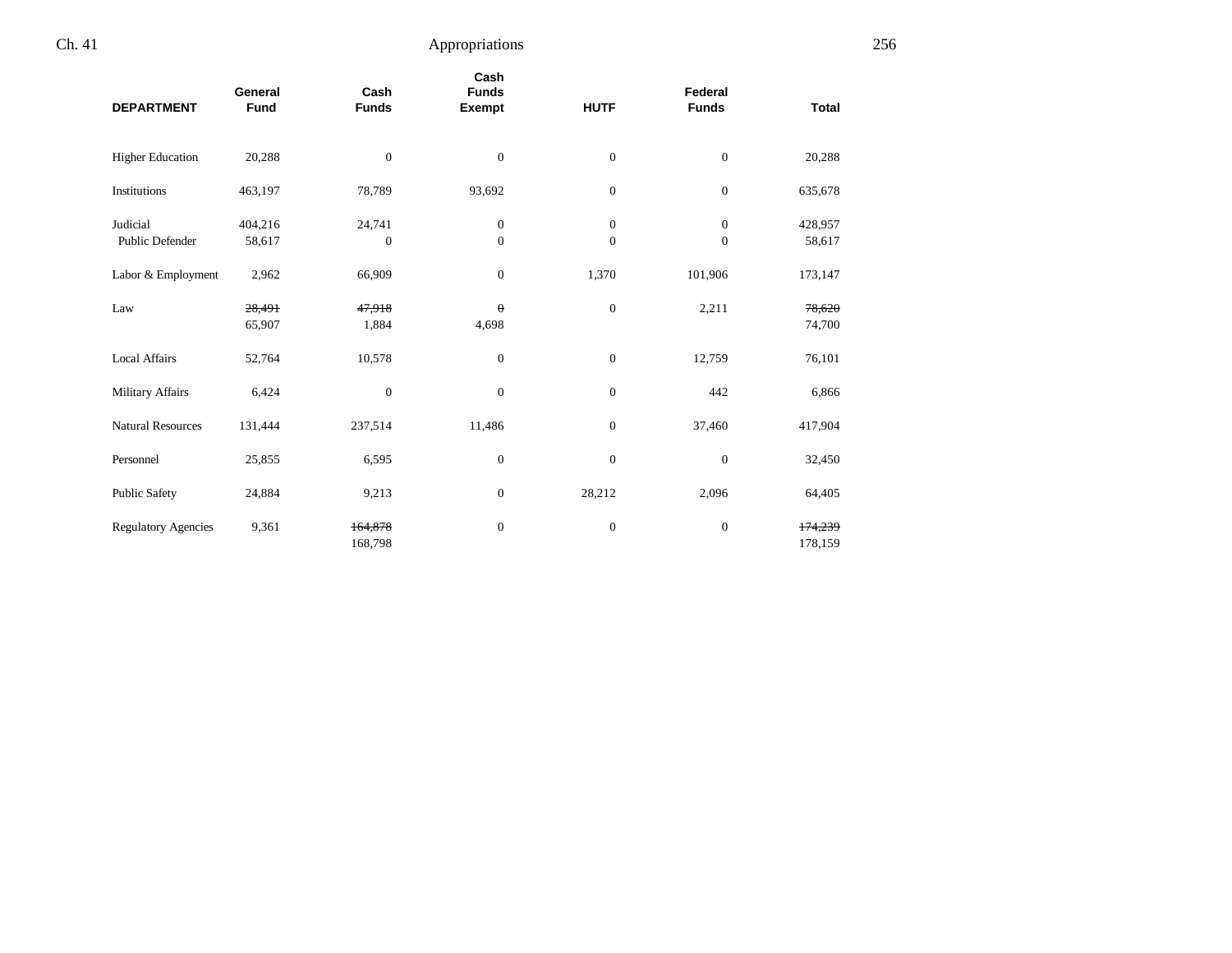| Revenue                | 170,796        | 55,311                   | $\mathbf{0}$ | 119,330                  | $\boldsymbol{0}$ | 345,437   |
|------------------------|----------------|--------------------------|--------------|--------------------------|------------------|-----------|
| <b>Social Services</b> |                |                          |              |                          |                  |           |
| Department Only        | 137,286        | 4,168                    | $\mathbf{0}$ | $\mathbf{0}$             | 189,774          | 331,228   |
| County Admin.          | 187,698        | 63,508                   | $\theta$     | $\theta$                 | 66,334           | 317,540   |
| <b>DOI</b> Medicaid    | 78,789         | $\boldsymbol{0}$         | $\mathbf{0}$ | $\boldsymbol{0}$         | 93,692           | 172,481   |
|                        |                |                          |              |                          |                  |           |
| State                  | $\overline{0}$ | 14,769                   | $\mathbf{0}$ | $\overline{0}$           | $\mathbf{0}$     | 14,769    |
|                        |                |                          |              |                          |                  |           |
| Transportation         | $\overline{0}$ | 75,758                   | $\mathbf{0}$ | 1,488                    | 3,646            | 80,892    |
|                        |                |                          |              |                          |                  |           |
| Treasury               | 12,463         | $\overline{\phantom{0}}$ |              | $\overline{\phantom{0}}$ |                  | 12,463    |
|                        |                |                          |              |                          |                  |           |
| Total                  | 2,198,731      | 1,064,751                | 105,178      | 150,400                  | 564,094          | 4,083,154 |
|                        | 2,048,449      | 866,697                  | 202,308      |                          | 497,760          | 3,765,614 |

**SECTION 3.** Section 2 of chapter 202, Session Laws of Colorado 1993, is amended to read:

 SECTION 3. **Appropriation.** In addition to any other appropriation, there is hereby appropriated, to the departments listed in the table that follows, for the fiscal year beginning July 1, 1993, the sum of two million eight hundred seventy-three thousand eighty-three dollars (\$2,873,083), or so much as may be necessary, for implementation of this act. Such moneys shall become available December 1, 1993. Said appropriations shall be made and be derived from such sources as follows:

|                                   | General | Cash         | <b>Funds</b>  |             | Federal      |        |
|-----------------------------------|---------|--------------|---------------|-------------|--------------|--------|
| <b>DEPARTMENT</b><br><b>Total</b> | Fund    | <b>Funds</b> | <b>Exempt</b> | <b>HUTF</b> | <b>Funds</b> |        |
| Administration                    | 12,985  | 31,160       | $\theta$      | 0           |              | 44,145 |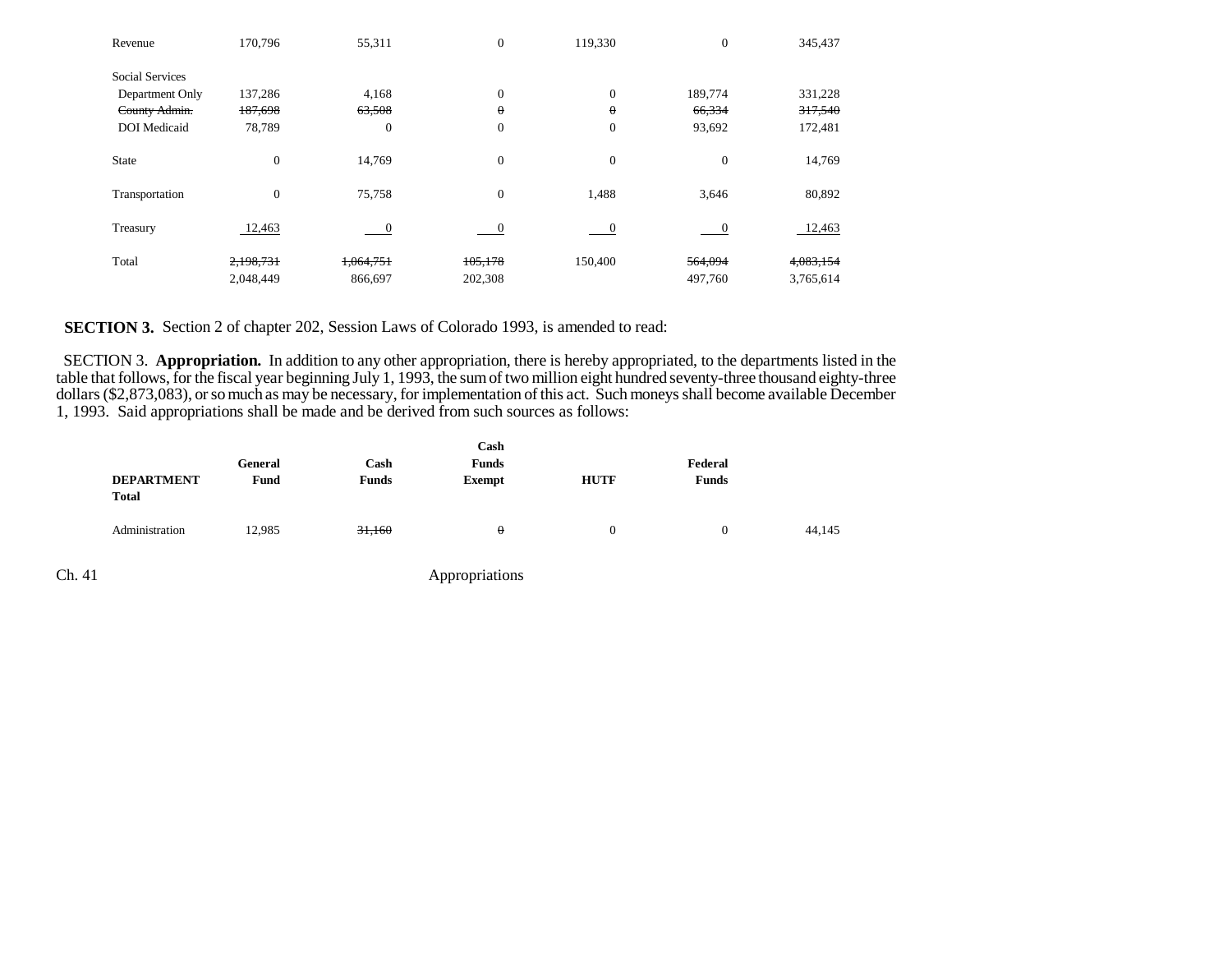| <b>DEPARTMENT</b>                           | General<br>Fund   | Cash<br><b>Funds</b>       | Cash<br><b>Funds</b><br><b>Exempt</b> | <b>HUTF</b>                      | Federal<br><b>Funds</b> | <b>Total</b>      |  |
|---------------------------------------------|-------------------|----------------------------|---------------------------------------|----------------------------------|-------------------------|-------------------|--|
|                                             |                   | $\boldsymbol{0}$           | 31,160                                |                                  |                         |                   |  |
| Agriculture                                 | 10,151            | 10,487                     | $\boldsymbol{0}$                      | $\boldsymbol{0}$                 | 319                     | 20,957            |  |
| Corrections                                 | 290,253           | 9,917                      | $\mathbf{0}$                          | $\mathbf{0}$                     | $\mathbf{0}$            | 300,170           |  |
| Education                                   | 6,704             | 2,827                      | $\boldsymbol{0}$                      | $\boldsymbol{0}$                 | 9,986                   | 19,517            |  |
| Governor's Office                           | 6,267             | 2,061                      | $\mathbf{0}$                          | $\mathbf{0}$                     | 211                     | 8,539             |  |
| Health                                      | 11,586            | 38,989                     | $\boldsymbol{0}$                      | $\boldsymbol{0}$                 | 44,423                  | 94,998            |  |
| <b>Higher Education</b><br>Governing Boards | 16,626<br>630,000 | 15,763<br>$\boldsymbol{0}$ | $\mathbf{0}$<br>$\boldsymbol{0}$      | $\mathbf{0}$<br>$\boldsymbol{0}$ | 3,356<br>$\mathbf{0}$   | 35,745<br>630,000 |  |
| Institutions                                | 210,322           | 48,089                     | 57,184                                | $\mathbf{0}$                     | $\boldsymbol{0}$        | 315,595           |  |
| Judicial                                    | 198,896           | 9,693                      | $\boldsymbol{0}$                      | $\boldsymbol{0}$                 | $\mathbf{0}$            | 208,589           |  |
| Labor & Employment                          | 696               | 22,645                     | $\mathbf{0}$                          | $\mathbf{0}$                     | 40,659                  | 64,000            |  |
| Law                                         | 8,876<br>20,607   | 14,898<br>1,742            | $\theta$<br>1,158                     | $\mathbf{0}$                     | 398<br>665              | 24,172            |  |
| Legislature                                 | 22,864            | $\boldsymbol{0}$           | $\boldsymbol{0}$                      | $\boldsymbol{0}$                 | $\boldsymbol{0}$        | 22,864            |  |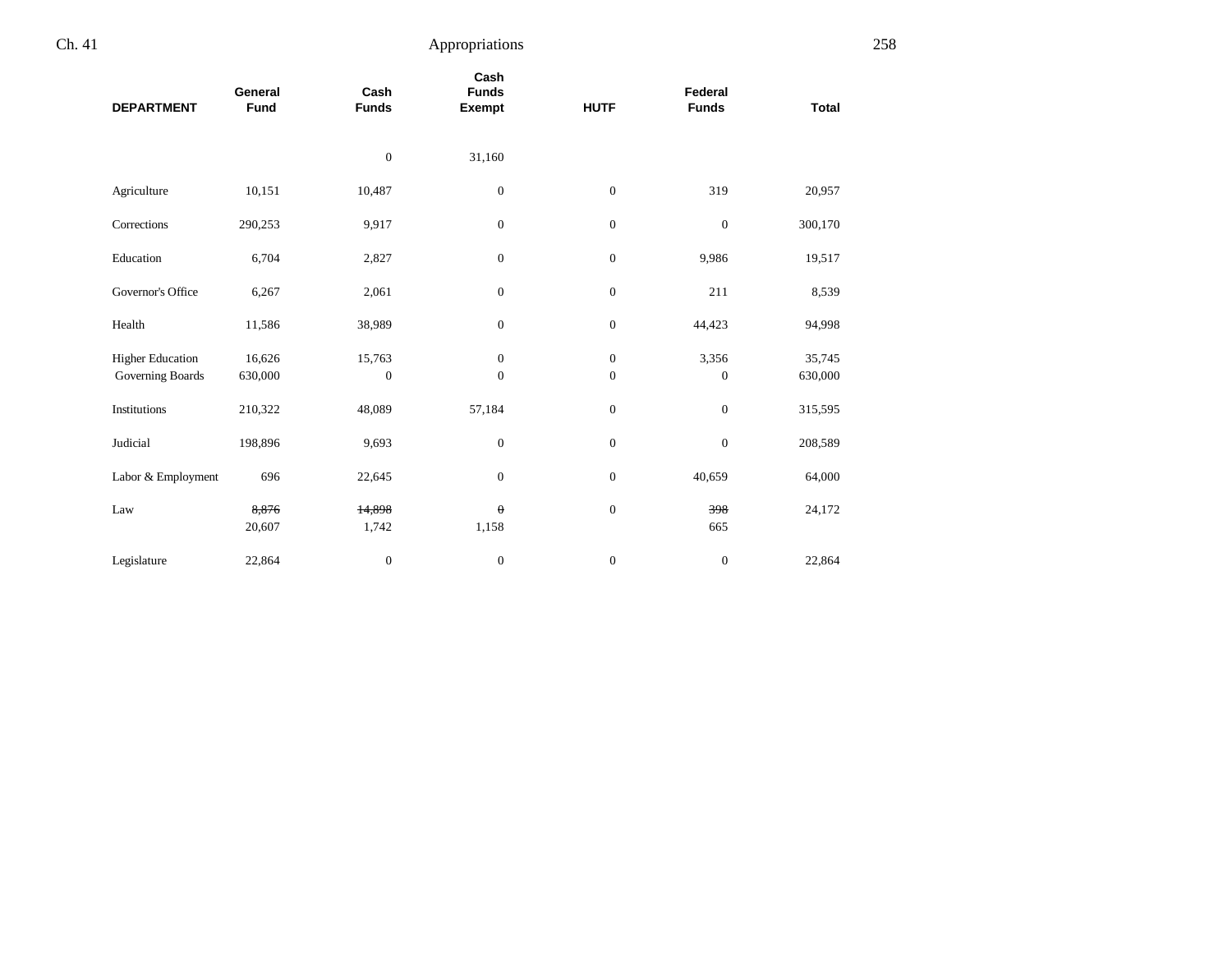| <b>Local Affairs</b>       | 11,135                 | 3,589              | $\boldsymbol{0}$ | $\mathbf{0}$     | 5,397              | 20,121    |
|----------------------------|------------------------|--------------------|------------------|------------------|--------------------|-----------|
| Military Affairs           | 2,882                  | $\boldsymbol{0}$   | $\boldsymbol{0}$ | $\mathbf{0}$     | 271                | 3,153     |
| <b>Natural Resources</b>   | 42,411                 | 62,408             | $\boldsymbol{0}$ | $\mathbf{0}$     | 2,635              | 107,454   |
| Personnel                  | 6,000                  | 1,507              | $\boldsymbol{0}$ | $\boldsymbol{0}$ | $\boldsymbol{0}$   | 7,507     |
| <b>Public Safety</b>       | 15,385                 | 4,846              | $\mathbf{0}$     | 66,591           | 1,449              | 88,271    |
| <b>Regulatory Agencies</b> | 2,416                  | 39,810             | $\boldsymbol{0}$ | $\mathbf{0}$     | $\boldsymbol{0}$   | 42,226    |
| Revenue                    | 43,409                 | 10,471             | $\boldsymbol{0}$ | 51,456           | $\boldsymbol{0}$   | 105,336   |
|                            |                        |                    |                  |                  |                    |           |
| <b>Social Services</b>     |                        |                    |                  |                  |                    |           |
| Department Only            | 181,284                | 51,201             | $\mathbf{0}$     | $\mathbf{0}$     | 96,231             | 328,716   |
| <b>DOI</b> Medicaid        | 48,089                 | $\boldsymbol{0}$   | $\mathbf{0}$     | $\mathbf{0}$     | 57,184             | 105,273   |
| <b>State</b>               | $\boldsymbol{0}$       | 5,871              | $\boldsymbol{0}$ | $\boldsymbol{0}$ | $\boldsymbol{0}$   | 5,871     |
| Transportation             | $\boldsymbol{0}$       | 179,948            | $\overline{0}$   | $\mathbf{0}$     | 88,394             | 268,342   |
| Treasury                   | 1,522                  | $\overline{0}$     | $\mathbf 0$      | $\mathbf{0}$     | $\boldsymbol{0}$   | 1,522     |
| Total                      | 1,780,759<br>1,792,490 | 566,180<br>521,864 | 57,184<br>89,502 | 118,047          | 350,913<br>351,180 | 2,873,083 |